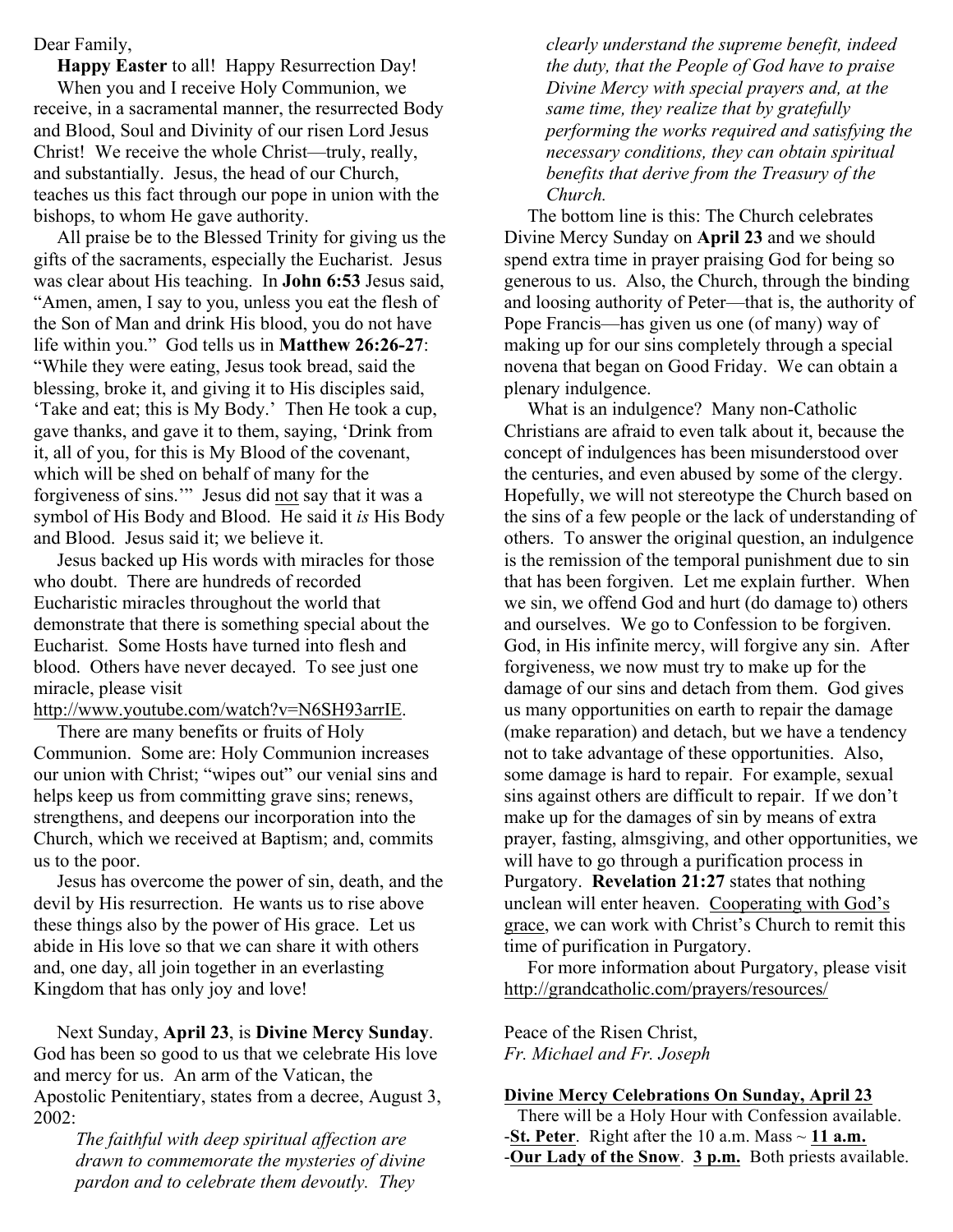## **Key Points to Resurrect with Jesus This Easter**

[B.I.B.L.E. = Basic Instructions Before Leaving Earth] -Jesus came to set the captives free (from sin, addiction, fear, depression, etc.; see Lk 4:18-21), and destroy the works of the devil (1 Jn 3:8). He came freely to us because He first loved us (1 Jn 4:19). He loves us eternally. We need Him!

-Many people are not free; they are slaves to their sins. God wants us to tell them about His transforming love. -It takes discipline to be a disciple. We need to surrender our lives over to God each day and pray. Out of our deep prayer lives, God gives us inspirations as to what He wants us to do to spread His love and build up His Kingdom.

-Four signs of a dynamic Catholic Christian: (1) prayer, (2) study, (3) generosity, and (4) evangelization = tell the good news about our loving God! -In order to be free, we need to (1) repent—turn back to God and confess our sins, and in the powerful name of Jesus (2) forgive every single person who has hurt us, and bless them, (3) forgive ourselves, (4) renounce (reject) unhealthy relationships ("soul-ties"), (5) renounce lies/judgments from others/ourselves, and (6) renounce anything (fear, lust, anger, pride, envy, sloth, doubt, worry, control, etc.) that is "blocking" God's love from reaching us, and (7) command it to leave and go to Him. (See Mk 1:5, Mt 6:14-15, Tit 2:11-13, Mk 16:17, Num 6:24-27, Mt 22:37-39, Lk 6:27-28, 35). -*Diary* **of Saint Faustina, 635.** March 25 [1936]. In the morning, during meditation, God's presence enveloped me in a special way, as I saw the immeasurable greatness of God and, at the same time, His condescension to His creatures. Then I saw the Mother of God, who said to me, *Oh, how pleasing to God is the soul that follows faithfully the inspirations of His grace! I gave the Savior to the world; as for you, you have to speak to the world about His great mercy and prepare the world for the Second Coming of Him who will come, not as a merciful Savior, but as a just Judge … Speak to souls about this great mercy while it is still the time for* [granting] *mercy. If you keep silent now, you will be answering for a great number of souls on that terrible day. Fear nothing. Be faithful to the end. I sympathize with you.* -My former R.O.T.C. cadet Jennifer was completely healed spiritually and physically (on 15 May 2013) because she surrendered everything over to the Creator of the Universe, our true God and Master. With great humility, and before she was healed physically, she first went to the Sacrament of Reconciliation and let Jesus cleanse her spiritually. Her throat was healed while praising God at the end of a 3-hour healing service. At

the same time, she was healed of severe symptoms of a concussion. (She had been taking medications for two years and had serious visual problems. She has been med-free since 16 May 2013!) -Fr. Michael



## **An Atheist's View on Life**

I will live life according to these beliefs God does not exist It is just foolish to think That there is a God with a cosmic plan That an all-powerful God brings redemption and healing to the pain and suffering in the world Is a comforting thought, however It Is only wishful thinking People can do as they please without eternal consequences The idea that I am deserving of Hell Because of sin Is a lie meant to make me a slave to those in power "The more you have, the happier you will be" Our existence has no grand meaning or purpose In a world with no God There is freedom to be who I want to be But with God

Everything is fine It is ridiculous to think I am lost and in need of saving

**A Christian's View on Life** (read the above from bottom to top)